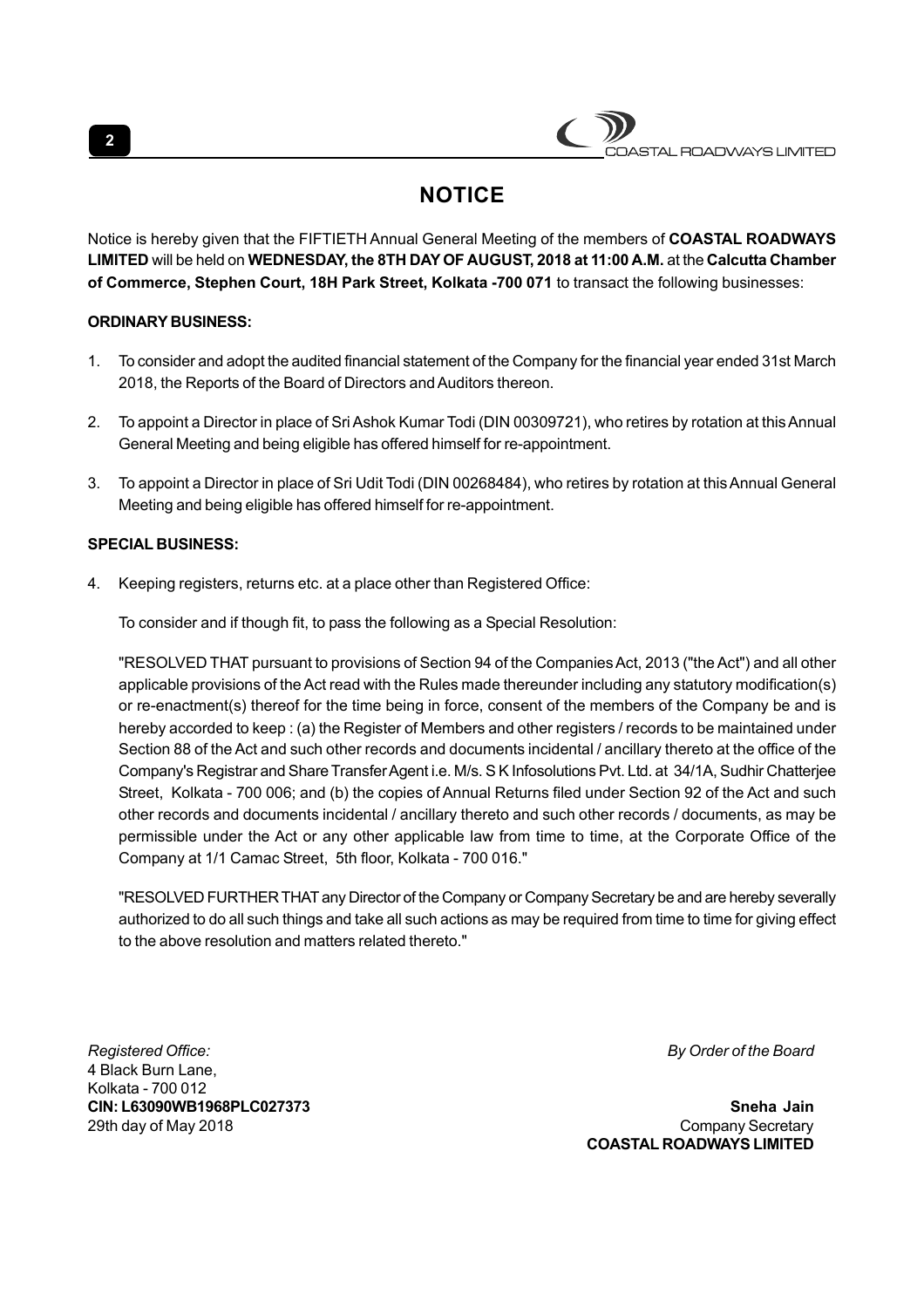#### **Notes :**

**1. A member entitled to attend and vote at the Annual General Meeting (the "Meeting") is entitled to appoint a proxy to attend and vote on a poll instead of himself/herself and the proxy need not be a member of the company. The instrument appointing the proxy should, however, is deposited at the registered office of the company not less than 48 hours before the commencement of the meeting.**

**A person can act as a proxy on behalf of members not exceeding fifty and holding in the aggregate not more than ten percent of the total share capital of the Company carrying voting rights. A member holding more than ten percent of the total share capital of the Company and carrying voting rights may appoint a single person as proxy and such person shall not act as a proxy for any other person or shareholder.**

- 2. Corporate members intending to send their authorized representatives to attend the Meeting are requested to send to the Company a certified true copy of the Board resolution authorizing their representative to attend and vote on their behalf at the Meeting.
- 3. During the period beginning 24 hours before the time fixed for the commencement of the meeting and ending with conclusion of the meeting, a member would be entitled to inspect the proxies lodged at any time during the business hours of the company, provided that not less than three days of the notice in writing is given to the Company.
- 4. Brief resume of Directors including those proposed to be re-appointed, nature of their expertise in specific functional areas, names of companies in which they hold directorships and memberships/chairmanships of board committees, shareholding as stipulated under Regulation 36 of the SEBI (Listing Obligations and Disclosure Requirements) Regulation, 2015 are provided as Annexure of this Notice.
- 5. The Register of Members and Share Transfer Books of the Company will remain closed from 24th July 2018 to 26th July 2018 (both days inclusive).
- 6. Members are requested to bring their attendance slip along with their copy of Annual Report to the meeting.
- 7. In case of Joint holders attending the Meeting, only such joint holder who is higher in the order of names will be entitled to vote.
- 8. Shareholders who have not yet enchased their dividend warrant(s) relating to the financial year 2010-11 and 2011-12 are therefore, advised to approach the Company for the payment thereof as the same will be transferred to the 'Investor Education and Protection Fund' of the Central Government on 17th August 2018 and 26th August 2019 respectively pursuant to Section 124(5) and 125 of the Companies Act, 2013.
- 9. The Ordinary Shares of the Company are listed BSE Limited. The Company confirms that it has paid Annual Listing Fees to the said Exchanges for the year 2018-2019.
- 10. **Members holding shares in physical form are requested to notify any change in their address including Pin Code, Bank Mandate, Income Tax Permanent Account Number, etc. to the Company's Registrar & Share Transfer Agent, M/s S K Infosolutions Pvt Ltd, 34/1A Sudhir Chatterjee Street, Kolkata - 700 006. Members holding shares in dematerialized form are requested to furnish this information to their respective depository participants for updating of the records.**
- 11. Members who hold shares in physical Form in multiple folios in identical name or joint holding in the same order of names are requested to send the share certificates to its RTA for consolidating into single folio. The share certificates will be returned to the Members after making requisite changes thereon.
- 12. Members holding shares in single name and in physical form are advised to make nomination in respect of their shareholding in the Company. Request may be made to the Company or its RTA for the Nomination Form.
- 13. The SEBI has mandated the submission of PAN by every participant in the security market. Members holding shares in electronic Form /physical Form are therefore, requested to submit their PAN to the Company or its RTA.
- 14. The Securities and Exchange Board of India (SEBI) has made it mandatory for all the Companies to use bank details furnished by the Investors for distributing Dividends or other cash benefits through National

# **3**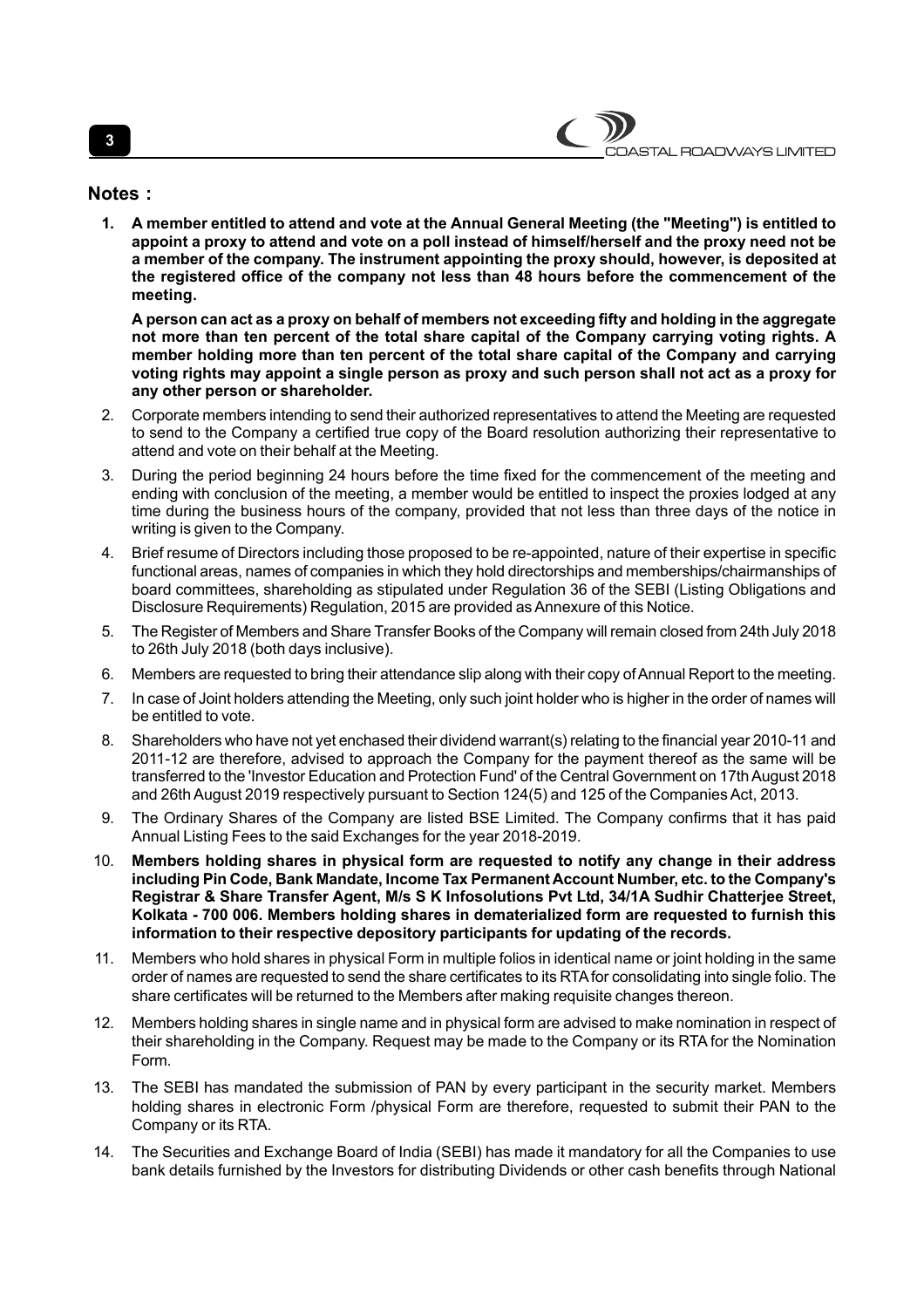

Electronic Clearing Services (NECS). In the absence of NECS facility, Companies are required to print the bank details on the payment instrument for distribution of dividend. Members holding shares in physical mode are requested to provide their bank details to the RTA in the NECS Mandate form, which is being sent along with the Annual Report. Whereas, members holding shares in demat mode are requested to record the same with their respective Depository Participant(s).

- 15. Pursuant to Sections 101 and 136 of the Companies Act, 2013, read with the relevant Rules made there under, Companies can serve Annual Reports and other communications through electronic mode to those members who have registered their e-mail address either with the Company or with the Depository. Members who have not yet registered their e-mail address with the Company or their respective Depository are requested to do so.
- 16. All the documents referred to in the accompanying Notice and Statement are open for inspection by the Members at the Registered Office of the Company during normal business hours on all working days including the date of the Annual General Meeting of the Company.
- 17. Members desiring any information about accounts or otherwise, are requested to write to the Company, at least 10 days in advance of the Annual General Meeting, to facilitate compilation thereof.
- 18. The Notice of the 50th AGM and instructions for e-voting, along with the Attendance slip and Proxy form, is being sent by electronic mode to all members whose email addresses are registered with the Company/ Depository Participant(s), unless a member has requested for a hard copy of the same. For members who have not registered their email addresses, physical copies of the documents are being sent by the permitted mode.

### **19. INFORMATION AND OTHER INSTRUCTION RELATING TO REMOTE E-VOTING AND VOTING AT AGM:**

In compliance with Section 108 of the Companies Act 2013, Rule 20 of the Companies (Management and Administration) Rules, 2014, as substituted by Companies (Management and Administration) Amendment, Rules 2015 and Regulation 44 of the SEBI (Listing Obligations and Disclosure Requirements) Regulations, 2015, the Company is providing facility to the members to exercise their votes electronically through the electronic voting service facility arranged by National Securities Depository Limited (NSDL). The Facility for voting, through ballot paper, will also be made available at the AGM and the member attending the AGM who have not already cast their votes by remote e-voting shall be able to exercise their right at the AGM through Ballot paper. Members who have cast their votes by remote e-voting prior to the AGM may attend the AGM but shall not be entitled to cast their votes again. The e-voting details and instructions for e-voting are as under:

- 1. The remote e-voting period commences on 4th August 2018 (9:00 am) and ends on 7th August 2018 (5:00 pm). During this period members' of the Company, holding shares either in physical form or in dematerialized form, as on the cut-off date 1st August 2018, may cast their vote by remote e-voting. The remote e-voting module shall be disabled by NSDL for voting thereafter.
- 2. How do I vote electronically using NSDL e-Voting system?

The way to vote electronically on NSDL e-Voting system consists of "Two Steps" which are mentioned below:

### **STEP - 1 How to Log-into NSDL e-Voting website?**

- 1. Visit the e-Voting website of NSDL. Open web browser by typing the following URL: https:// www.evoting.nsdl.com/ either on a Personal Computer or on a mobile.
- 2. Once the home page of e-Voting system is launched, click on the icon "Login" which is available under 'Shareholders' section.
- 3. A new screen will open. You will have to enter your User ID, your Password and a Verification Code as shown on the screen. Alternatively, if you are registered for NSDL eservices i.e. IDEAS, you can log-in at https://eservices.nsdl.com/ with your existing IDEAS login. Once you log-in to NSDL eservices after using your log-in credentials, click on e-Voting and you can proceed to Step 2 i.e. Cast your vote electronically.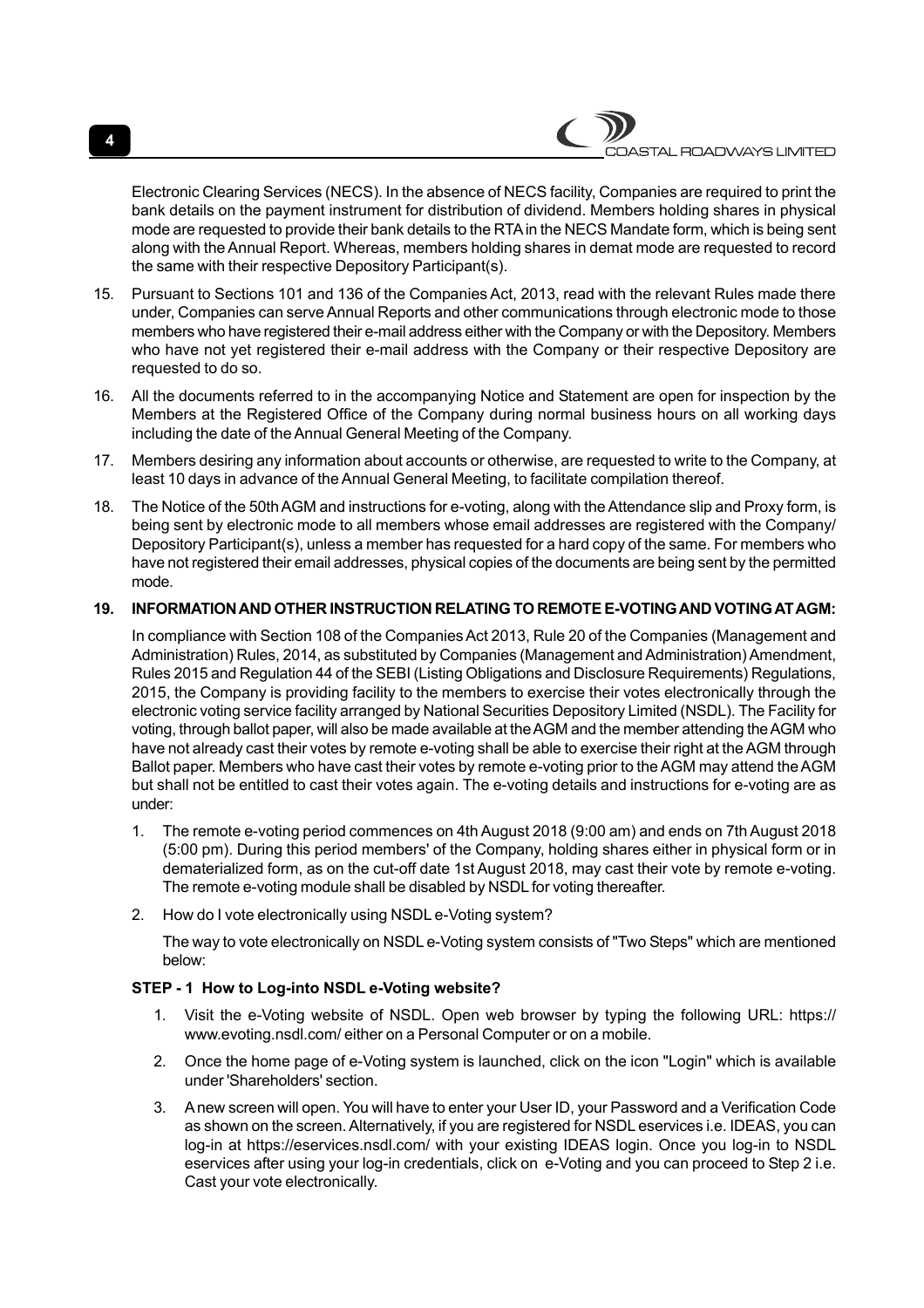- 4. Your User ID details are given below :
	- a. For Members who hold shares in demat account with NSDL. : 8 Character DP ID followed by 8 Digit Client ID. For example if your DP ID is IN300001 and Client ID is 12345678 then your user ID is IN30000112234568.

ASTAL ROADWAYS LIMITED

- b. For Members who hold shares in demat account with CDSL : 16 Digit Beneficiary ID. For example if your Beneficiary ID is 1234567890123456 then your user ID is 1234567890123456.
- c. For Members holding shares in Physical Form : EVEN Number (e-Voting Event Number) followed by Folio Number registered with the company. For example if folio number is A00001 and EVEN is 123456 then user ID is 123456A00001.
- 5. Your password details are given below :
	- a. If you are already registered for e-Voting, then you can user your existing password to login and cast your vote.
	- b. If you are using NSDL e-Voting system for the first time, you will need to retrieve the 'initial password' which was communicated to you. Once you retrieve your 'initial password', you need enter the 'initial password' and the system will force you to change your password.
	- c. How to retrieve your 'initial password'?
		- i. If your email ID is registered in your demat account or with the company, your 'initial password' is communicated to you on your email ID. Trace the email sent to you from NSDL from your mailbox. Open the email and open the attachment i.e. a .pdf file. Open the .pdf file. The password to open the .pdf file is your 8 digit client ID for NSDL account, last 8 digits of client ID for CDSL account or folio number for shares held in physical form. The .pdf file contains your 'User ID' and your 'initial password'.
		- ii. If your email ID is not registered, your 'initial password' is communicated to you on your postal address.
- 6. If you are unable to retrieve or have not received the " Initial password" or have forgotten your password:
	- a. Click on **"Forgot User Details/Password?** (If you are holding shares in your demat account with NSDL or CDSL) option available on www.evoting.nsdl.com.
	- b. **Physical User Reset Password?** (If you are holding shares in physical mode) option available on www.evoting.nsdl.com.
	- c. If you are still unable to get the password by aforesaid two options, you can send a request at evoting@nsdl.co.in mentioning your demat account number/folio number, your PAN ,your name and your registered address.
- 7. After entering your password, tick on Agree to "Terms and Conditions" by selecting on the check box.
- 8. Now, you will have to click on "Login" button.
- 9. After you click on the "Login" button, Home page of e-Voting will open.

#### **STEP - 2 How to cast your vote electronically o NSDL e-Voting website?**

- 1. After successful login at Step 1, you will be able to see the Home page of e-Voting.Click on e-Voting. Then click on Active Voting Cycles.
- 2. After click on Active Voting Cycles, you will be able to see all the companies "EVEN" in which you are holding shares and whose voting cycle is in active status.
- 3. Select "EVEN" of company for which you wish to cast your vote.
- 4. Now you are ready for e-Voting as the Voting page opens.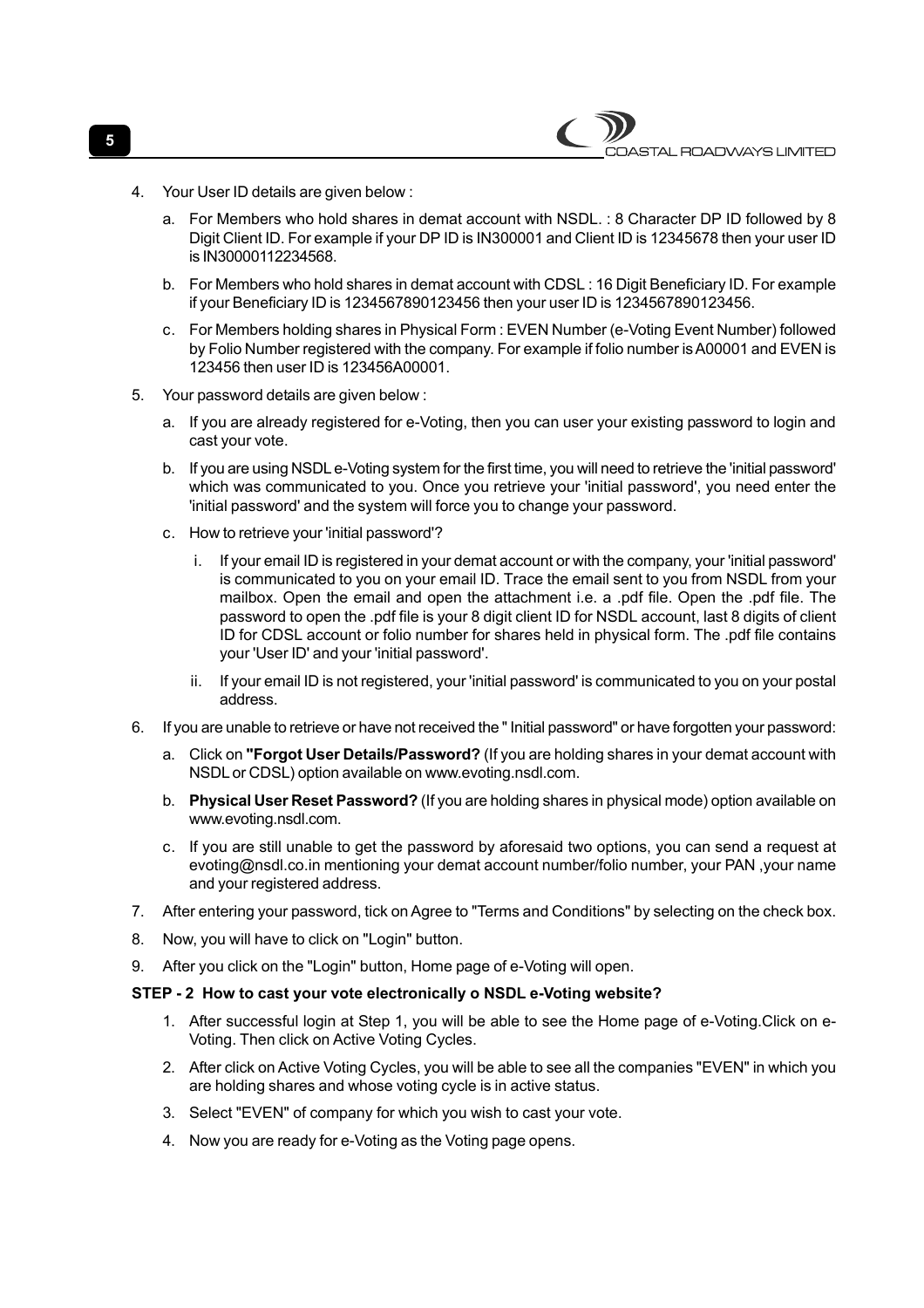- 5. Cast your vote by selecting appropriate options i.e. assent or dissent, verify/modify the number of shares for which you wish to cast your vote and click on "Submit" and also "Confirm" when prompted.
- 6. Upon confirmation, the message "Vote cast successfully" will be displayed.
- 7. You can also take the printout of the votes cast by you by clicking on the print option on the confirmation page.
- 8. Once you confirm your vote on the resolution, you will not be allowed to modify your vote.

# **General Guidelines for shareholders**

- 1. Institutional shareholders (i.e. other than individuals, HUF, NRI etc.) are required to send scanned copy (PDF/JPG Format) of the relevant Board Resolution/ Authority letter etc. with attested specimen signature of the duly authorized signatory(ies) who are authorized to vote, to the Scrutinizer by email to dmaa64@yahoo.co.in with a copy marked to evoting@nsdl.co.in.
- 2. It is strongly recommended not to share your password with any other person and take utmost care to keep your password confidential. Login to the e-voting website will be disabled upon five unsuccessful attempts to key in the correct password. In such an event, you will need to go through the "Forgot User Details/Password?" or "Physical User Reset Password?" option available on www.evoting.nsdl.com to reset the password.
- 3. In case of any queries, you may refer the Frequently Asked Questions (FAQs) for Shareholders and e-voting user manual for Shareholders available at the download section of www.evoting.nsdl.com or call on toll free no.: 1800-222-990 or send a request at evoting@nsdl.co.in.
- 3. You can also update your mobile number and e-mail id in the user profile details of the folio which may be used for sending future communication(s).
- 4. The voting rights of members shall be in proportion to their shares of the paid up equity share capital of the Company as on the cut-off date of 1st August 2018.
- 5. Any person, who acquires shares of the Company and become member of the Company after dispatch of the notice and holding shares as of the cut-off date i.e.1st August 2018, may obtain the login ID and password by sending a request at evoting@nsdl.co.in or coastalgroup@vsnl.net/skcdilip@gmail.com.
- 6. A person, whose name is recorded in the register of members or in the register of beneficial owners maintained by the depositories as on the cut-off date only shall be entitled to avail the facility of remote e-voting as well as voting at the AGM through ballot paper.
- 7. Mr. Debasish Mukherjee Practicing Company Secretary, C.P. NO.:5323 has been appointed for as the Scrutinizer for providing facility to the members of the Company to scrutinize the voting and remote e-voting process in a fair and transparent manner.
- 8. The Chairman shall, at the AGM, at the end of discussion on the resolutions on which voting is to be held, allow voting with the assistance of scrutinizer, by use of "Ballot Paper" for all those members who are present at the AGM but have not cast their votes by availing the remote e-voting facility.
- 9. The Scrutinizer shall after scrutinizing the votes cast at the meeting though Ballot Paper and through remote e-voting will not later than 3 days of conclusion of meeting, make a consolidated scrutinizer's report and submit the same to the Chairman. The results declared along with the consolidated scrutinizer's report shall be placed on the website of the company www.coastalroadways.com and on the website of NSDL. The results shall also be immediately forwarded to the BSE Limited, Mumbai.
- 10. Subject to receipt of requisite number of votes, the resolutions shall be deemed to be passed on the date of the meeting i.e. 8th August 2018.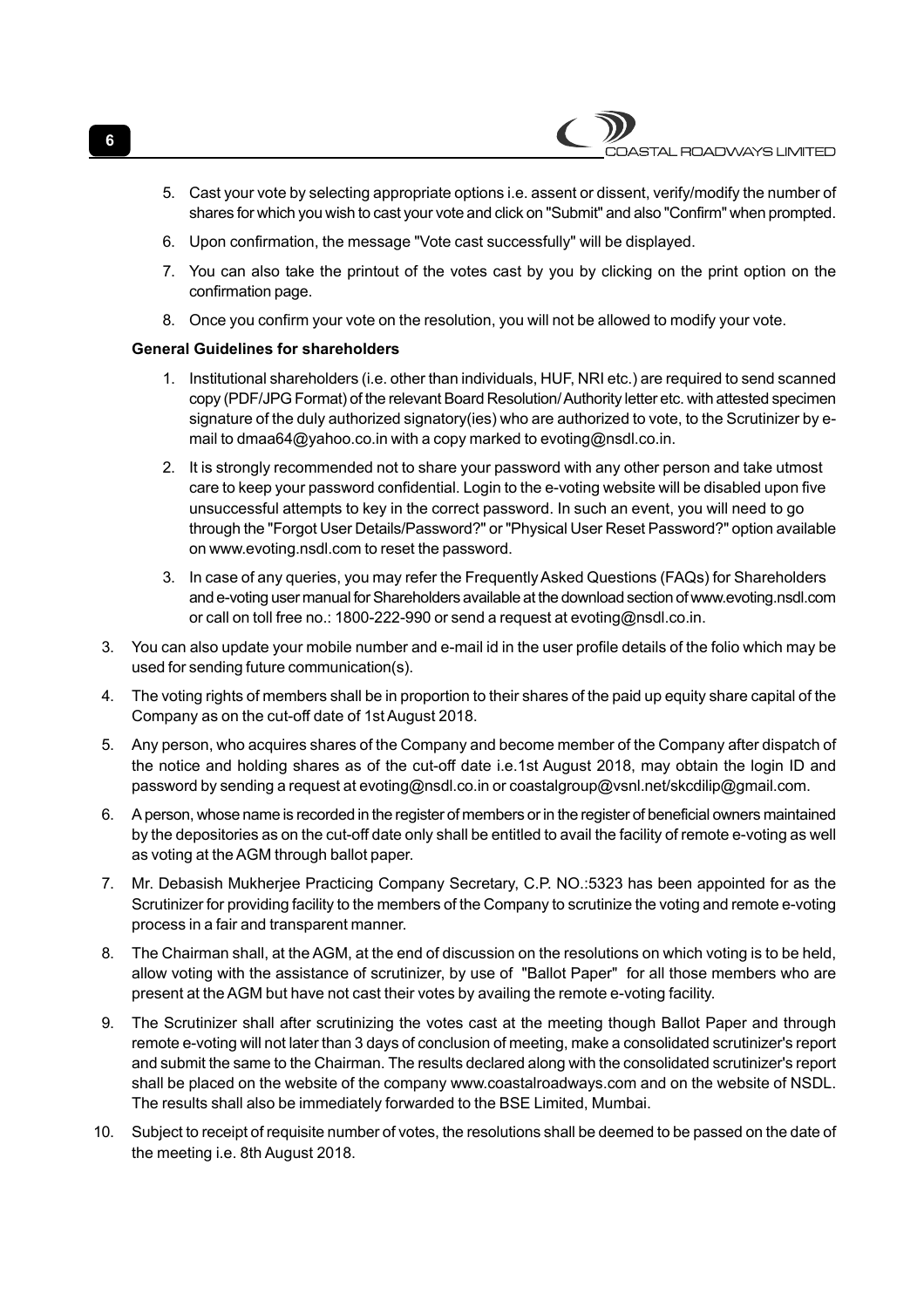

#### **EXPLANATORY STATEMENT PURSUANT TO SECTION 102(1) OF THE COMPANIES ACT, 2013**

#### **Item No. 4**

As required under the provisions of Section 94 of the Companies Act, 2013 ("the Act"), certain Registers and copies of the annual returns are required to be kept at the registered office of the Company. However, these documents can be kept at any other place in India, if approved by a Special Resolution passed at a general meeting of the Company.

Accordingly, the approval of the members is sought to keep the registers as required under section 88 of the Act at the office of the Company's Registrar and Share Transfer Agent i.e. M/s. S K Infosolutions Pvt. Ltd. at 34/ 1A,Sudhir Chatterjee Street Kolkata - 700 006 and annual returns filed under section 92 and such other documents as may be permissible under the Act or any other applicable law from time to time at the Corporate Office of the Company at1/1 Camac Street 5th floor, Kolkata - 700 016.

The Board recommends the proposed resolution for your approval. None of the Directors / Key Managerial Personnel / their relatives are in any way deemed to be concerned or interested, in the said resolution, except as Shareholder, if any.

#### **Annexure**

# **Particulars of Directors proposed to be appointed / re-appointed at the 50th Annual General Meeting of the Company to be held on Wednesday, the 8th day of August, 2018 at 11:00 A.M.**

#### **1. Sri Ashok Kumar Todi**

Sri Ashok Kumar Todi, aged about 58 years is a well known industrialist having knowledge, experience and expertise on areas relating to road transportation, supply chain management and logistics. He does not hold any shares of the company in his name as on 31st March 2018.

Sri Ashok Kumar Todi is also Director in the several other companies viz. Todi Projects Pvt. Ltd, Alps Housing & Holdings Ltd., CRL Logistic Pvt Ltd., Coastal Properties Pvt. Ltd., Saveon Logistics Pvt Ltd., Dhwani Developers Ltd., and Add Properties Pvt Ltd. He is not a member of any committee in any other company.

#### **2. Sri Udit Todi**

Sri Udit Todi, aged about 33 years has done his Masters in Finance & Investments from The University of Nottingham, UK. He has knowledge, experience and expertise on areas relating to business and financial management. He holds 144600 shares of the company in his name as on 31st March 2018.

Sri Udit Todi is also Director in the several other companies viz. Todi Projects Pvt. Ltd, Shikha Leasing & Finance Pvt Ltd, Coastal Properties Pvt Ltd., Continental Road Carriers Pvt. Ltd, CRL Supply Chain Solution Pvt. Ltd., Alps Housing & Holdings Ltd., M M Udyog Ltd., Todi Services Ltd., Coastal Agro-Tech India Pvt Ltd., Udit Properties Pvt. Ltd., Todi Sons Ltd., Snuk Properties Pvt. Ltd., Syscon Logistic Services Pvt. Ltd., Satyam Merchandise Pvt. Ltd., Satabadi Agency Pvt. Ltd.,Annupurna Tie-up Pvt Ltd and Snuk Housing & Holdings Pvt Ltd. He is not a member of any committee in any other company.

**7**